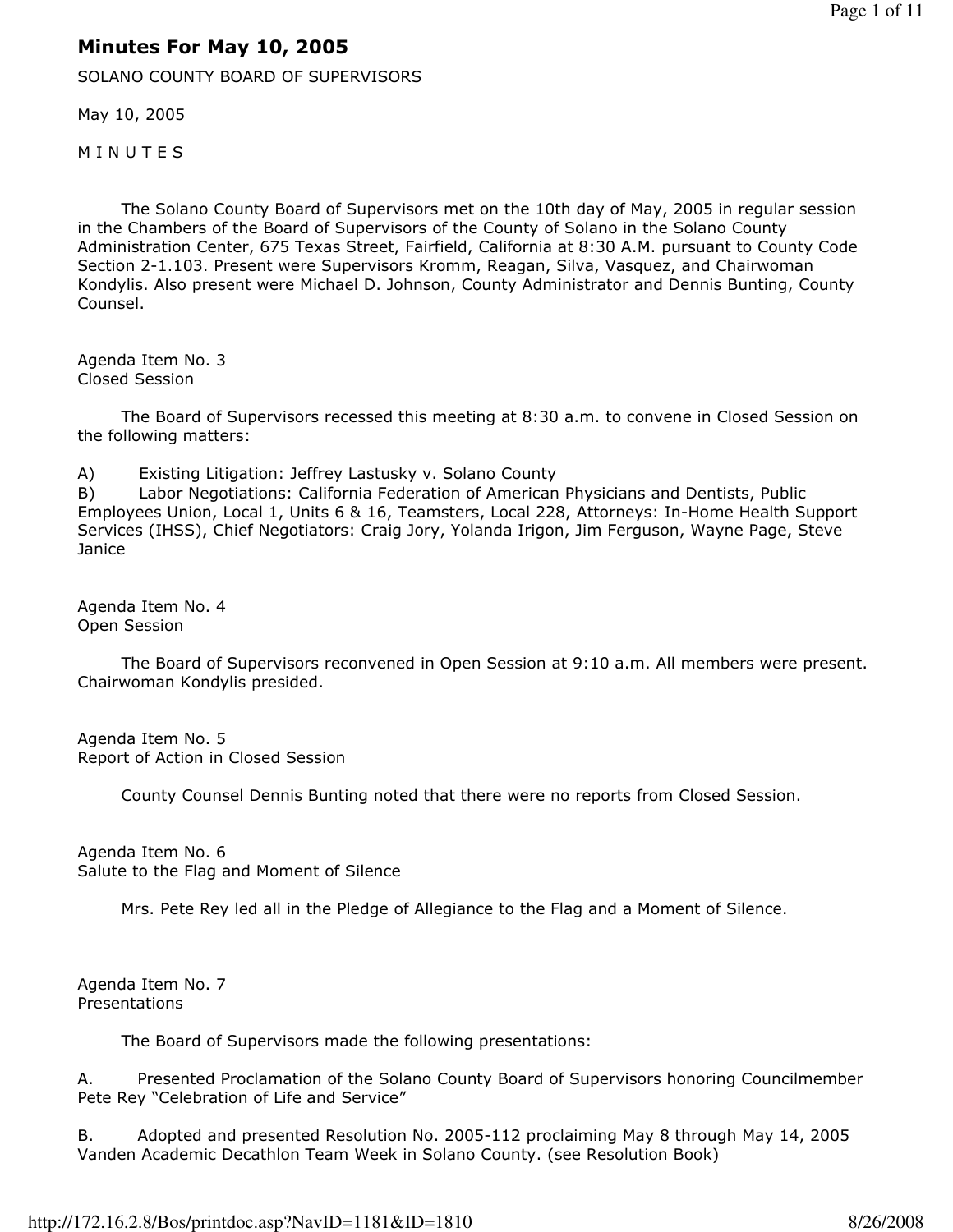MOTION: Reagan. SECOND: Kromm. AYES: Kromm, Reagan, Silva, Vasquez, Kondylis.

C. Adopted and presented Resolution No. 2005-113 in support of May as Elder and Dependent Adult Abuse Awareness Month. (see Resolution Book)

MOTION: Silva. SECOND: Vasquez. AYES: Kromm, Reagan, Silva, Vasquez, Kondylis.

Agenda Item No. 8 Items From the Public

 The Chairwoman invited individuals of the public to make statements on matters relating to the business of the Solano County Board of Supervisors. The following individuals made public comments:

A) Donald Tipton, unincorporated Vallejo, commended the two County Supervisors who voted to include public officials in the County Alcohol and Drug Policy.

B) Donald Tipton, unincorporated Vallejo, noted that he felt that the Strategic Planning meetings with the County Board of Supervisors and County staff were of value and encouraged the County to follow through on the goals and objectives.

C) Supervisor Vasquez commended the Vanden Academic Decathlon Team and their leader Mr. Kenyon.

D) Supervisor Reagan noted that the Base Realignment and Closure report will be distributed by the Department of Defense this week and the Travis County Consortium would be meeting to discuss the impacts to Solano County.

Agenda Item No. 9 Approval of Agenda

 Approved the Solano County Board of Supervisors' agenda as submitted with the following amendment:

Item No. 17 – Resolution approving the Memorandum of Understanding for Unit #6, represented by Public Employees Union, Local One and Resolutions authorizing paying and reporting the value of Employer Paid Member Contributions to CalPERS removed from the Consent Calendar.

Item No. 20B - Resolution authorizing the Chief Probation Officer to submit a grant application for continuation funding and grant agreement related to the Juvenile Justice Crime Prevention Act of 2000 removed from the Consent Calendar.

Item No. 23 - Appropriation Transfer Request increase to cover increases on Contracted Services and other Professional Services for the Rural North Vacaville Water District removed from the Consent Calendar.

Item No. 24 - Certification of Results of May 3, 2005 Rural North Vacaville Water District Election removed from the Consent Calendar.

MOTION: Kromm. SECOND: Silva. AYES: Kromm, Reagan, Silva, Vasquez, Kondylis.

Agenda Item No. 10 Public Comment on Consent Calendar

The Chairwoman invited individuals of the public to make public comment on Consent Calendar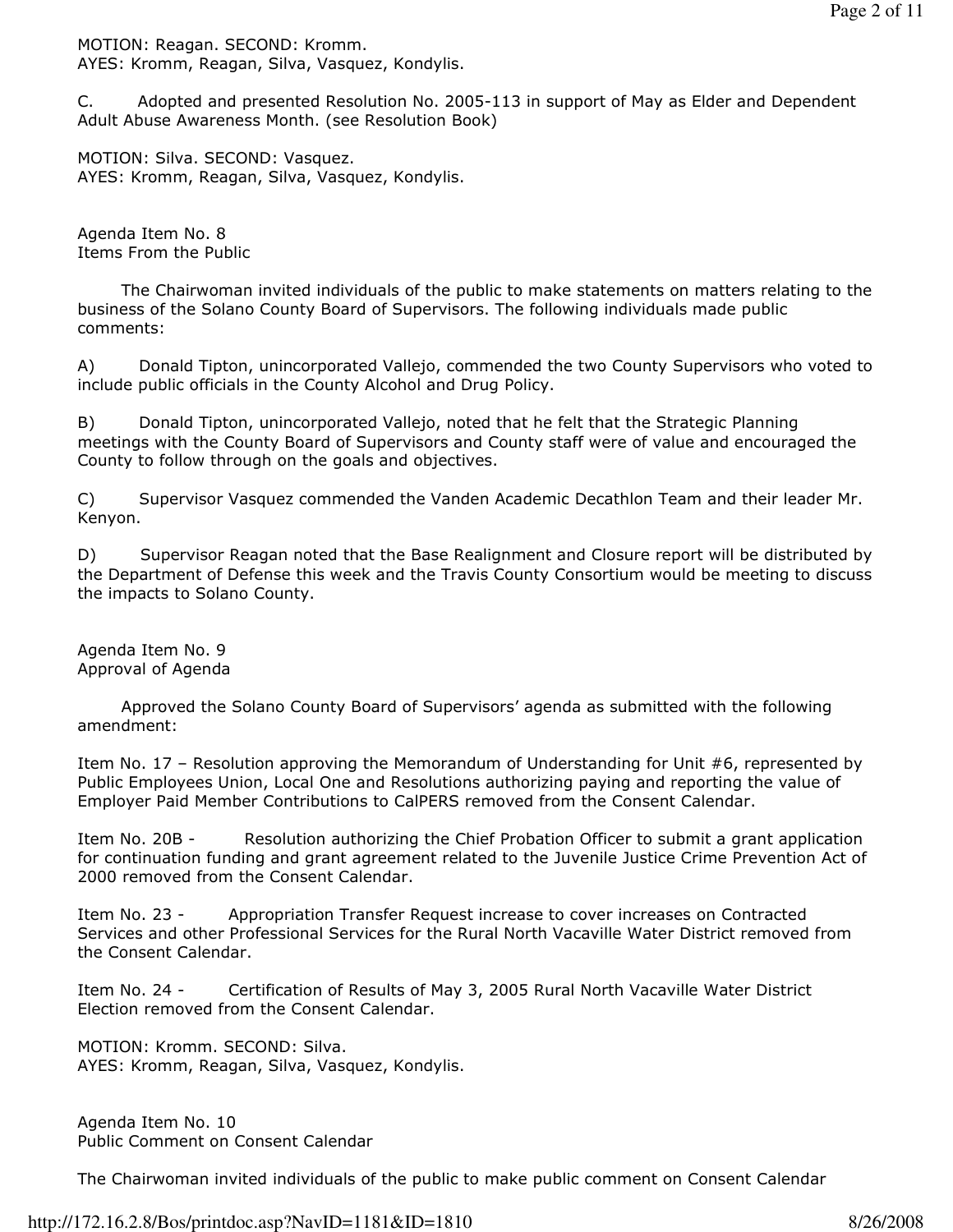Items. The following comments were received:

A. Donald Tipton, unincorporated Vallejo, noted that he felt that the services by CherryRoad Technologies, Inc. for database and system administration support for the County's Human Resources and Payroll Applications should be accomplished by utilizing County staff.

## Consent Calendar

Acted on the following Consent Calendar items:

13. Approved the meeting minutes of the Board of Supervisors meeting of April 26, 2005.

14. Adopted and authorized Chairwoman Kondylis to sign Resolution No. 2005-114 commending the City of Vacaville for the establishment and dedication of Carroll Plaza in honor of former Solano County Supervisor William Carroll. (see Resolution Book)

15. Adopted and authorized Chairwoman Kondylis to sign Ordinance No. 1660 amending Chapter 11 of the Solano County Code relating to user fees for County departments and offices. (see Ordinance Book)

16. Adopted and authorized Chairwoman Kondylis to sign Ordinance No. 1661 relating to a technical correction amending Solano County Code Chapter 2, changing the name of Resources Management to Resource Management, clarifying the Resource Director's powers and duties and repealing superceded references to the Director of Environmental Management. (see Ordinance Book)

18. Approved, subject to certain amendments by County Counsel, and authorized Chairwoman Kondylis to sign contract with Macias, Gini & Company to audit the County's Comprehensive Annual Financial Report (CAFR), Single Audit, and Agreed Upon Procedures of the GANN Appropriations Limit, for the fiscal years ended June 30, 2005, 2006, 2007, 2008 and 2009. The financial statements will be presented in accordance with the financial reporting model described in GASB Statement No. 34.

19. Ratified a \$57,380 amendment to an agreement with CherryRoad Technologies, Inc. to increase the total compensation to \$92,380 for the provision of daily support for Solano County's PeopleSoft Oracle Data Base and System Administration and Support for PeopleSoft Human Resources (HR) and Payroll Applications. This amendment increases the billable contractor hours between now and June 30, 2005.

20A. Adopted and authorized Chairwoman Kondylis to sign Resolution No. 2005-119 authorizing the Chief Probation Officer to submit a sub-grant application to the California State Board of Corrections and execute said sub-grant agreement to receive Solano County's \$27,355 distribution associated with the Federal Juvenile Accountability Incentive Block Grants Program (Federal Catalog ID #16.523). Assigned the Chief Probation Officer authorization to execute all grant related contracts. (see Resolution Book)

21A. Adopted and authorized Chairwoman Kondylis to sign Resolution No. 2005-121 authorizing the County Administrative Officer to sign an Agreement with the United States Department of Justice and Treasury making the Sheriff's Department eligible to receive funds from the sale of seized assets and authorized the County Administrator to sign any reports required by said Agreement. (see Resolution Book)

21B. Adopted and authorized Chairwoman Kondylis to sign Resolution No. 2005-122 approving and authorizing the Chairwoman to sign the application for and participation in the United States Department of Justice's Office of Community Oriented Policing Services ("COPS") 2005 Technology Initiative for funding to Solano County in the amount of \$493,322. Authorized the Sheriff, Undersheriff and Director of Administrative Services to sign forms necessary to implement and facilitate this grant. (see Resolution Book)

21C. Adopted and authorized Chairwoman Kondylis to sign Resolution No. 2005-123 approving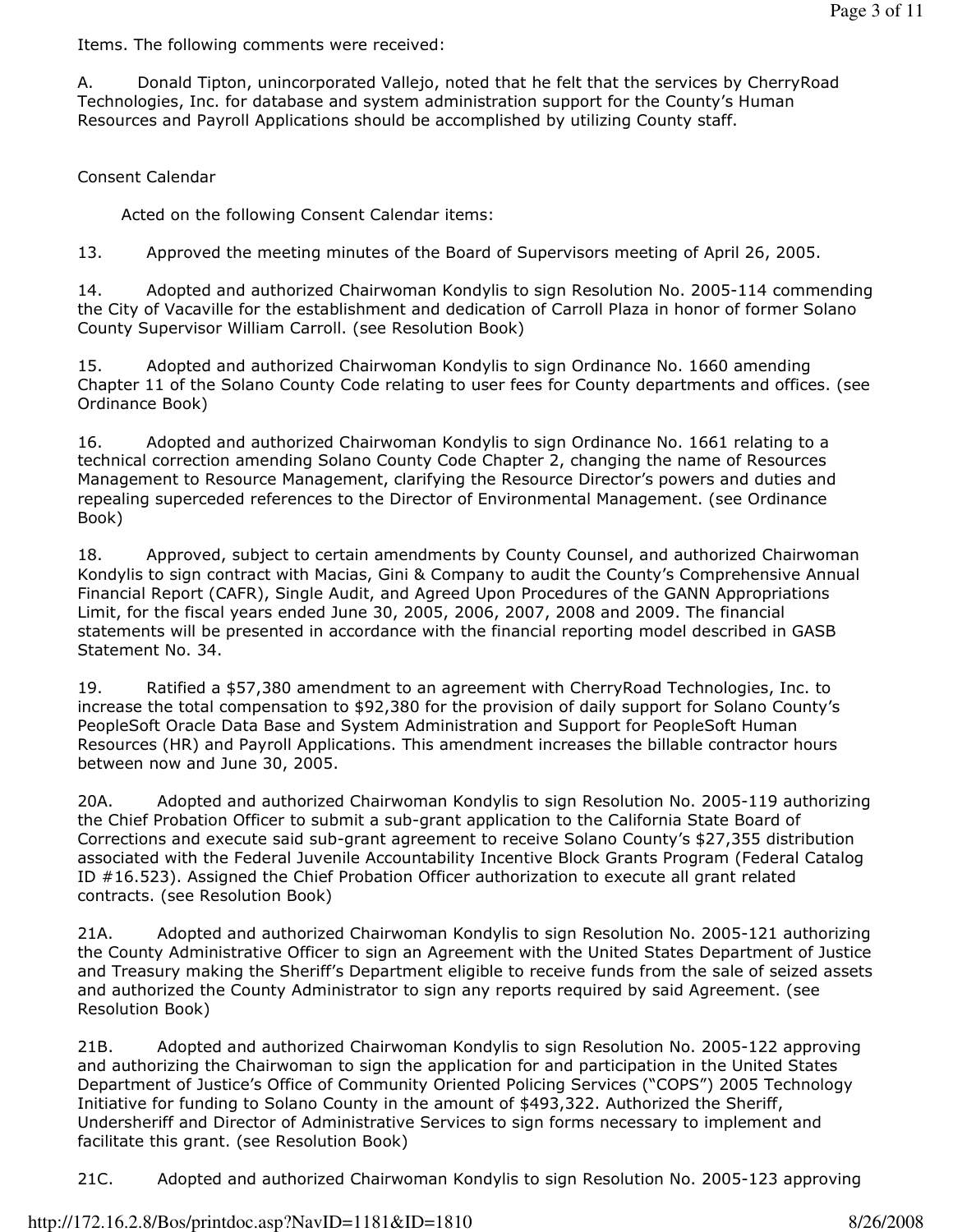and authorizing the Chairwoman to sign the application and contract documents related to participation in the California Department of Boating and Waterways' FY 2005-2006 Boating Safety and Enforcement Financial Aid Grant in the amount of \$193,103. Authorized the Sheriff, Undersheriff and Director of Administrative Services to sign reimbursement forms. Adopted and authorized Chairwoman Kondylis to sign Resolution No. 2005-124 authorizing Suisun City to participate in the FY 2005-2006 Boating Safety and Enforcement Financial Aid Grant. (see Resolution Book)

22. Authorized the payment in the amount of \$1,000 to Mary Siebe for extending a temporary easement agreement needed for the bridge replacement project on Gordon Valley Road at Ledgewood Creek. Authorized the Auditor-Controller to issue a County Warrant in the amount of \$1,000 to Mary Siebe as full compensation for the extension.

MOTION: Vasquez. SECOND: Reagan. AYES: Kromm, Reagan, Silva, Vasquez, Kondylis.

Agenda Item No. 23 Fees for Contracted Services

 These minutes are contained in the Rural North Vacaville Water District Minutes Book.

Agenda Item No. 24 Rural North Vacaville Water District Election Results

These minutes are contained in the Rural North Vacaville Water District Minutes Book.

Agenda Item No. 17 Memorandum of Understanding Unit #6

Adopted and authorized Chairwoman Kondylis to sign Resolution No. 2005-115 approving the Memorandum of Understanding (MOU), for Unit #6, represented by Public Employees Union (PEU), Local One for the term of October 1, 2004 through October 6, 2007 and amending the Alphabetical Listing of Classes and Salaries to reflect any salary adjustments. (see Resolution Book) Adopted and authorized Chairwoman Kondylis to sign the following:

A) Resolution No. 2005-116 for paying and reporting the value of Employer Paid Member Contributions consisting of 6.5% of the normal contribution as EPMC, and reporting the same percent (value) of compensation earnable (excluding Government Code Section 20636 (c) (4) as annual compensation for miscellaneous employees in Unit #6 effective May 22, 2005. (see Resolution Book)

B) Resolution No. 2005-117 for paying and reporting the value of employer Paid Member Contributions consisting of 7.25% of the normal contributions as EPMC, and reporting the same percent (value) of compensation earnable (excluding Government Code Section 20636 (c) (4) as annual compensation for miscellaneous employees in Unit #6 effective January 1, 2006. (see Resolution Book)

C) Resolution No. 2005-118 for paying and reporting the value of Employer Paid Member Contributions consisting of paying 8.00% of the normal contributions as EPMC, and reporting the same percent (value) of compensation earnable (excluding Government Code Section 20636 (c) (4) as annual compensation for miscellaneous employees in Unit #6 effective January 1, 2007. (see Resolution Book)

MOTION: Silva. SECOND: Vasquez. AYES: Silva, Vasquez, Kondylis.

NOES: Kromm, Reagan. (Supervisors Kromm and Reagan voted no due to their opposition of an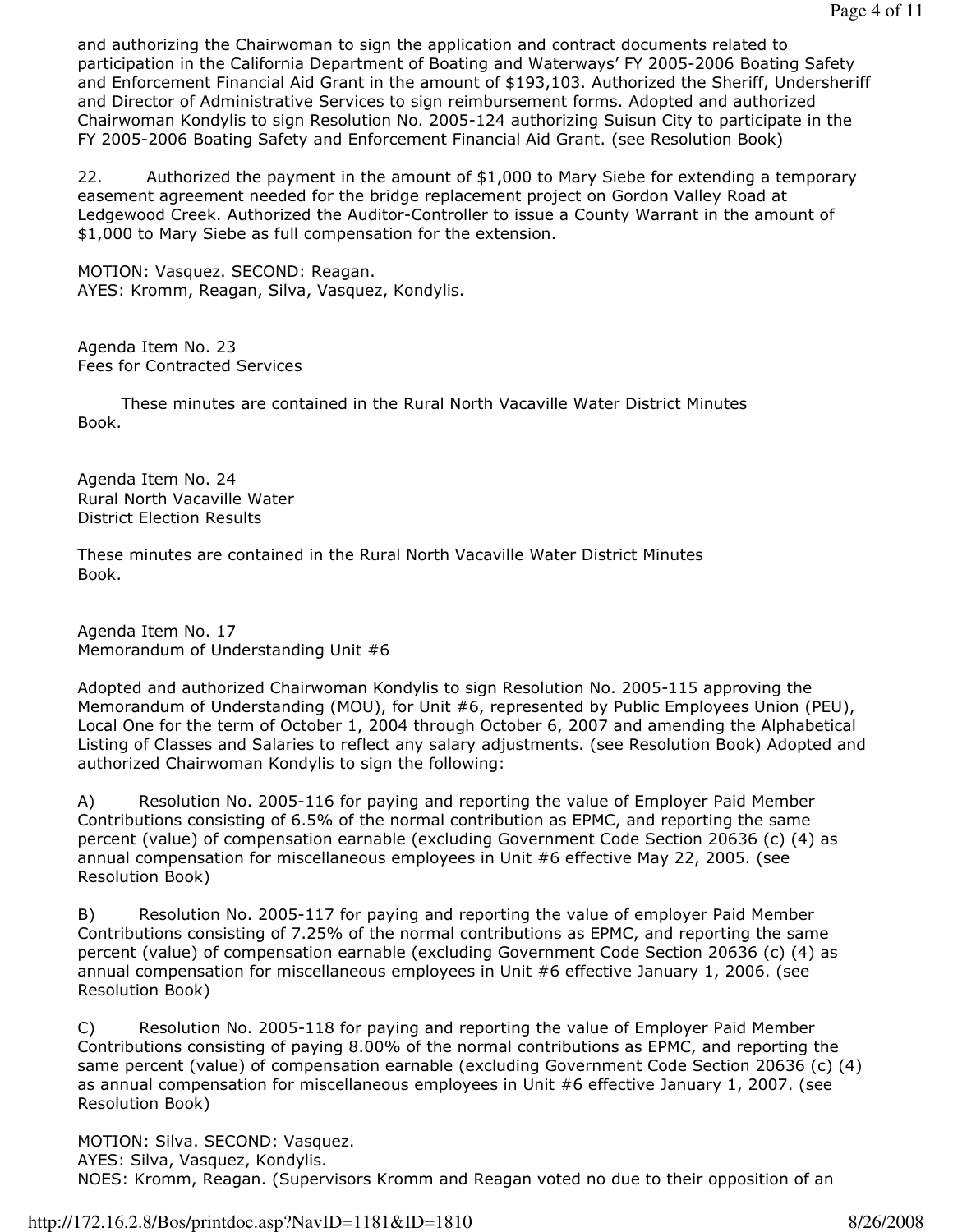Agenda Item No. 20B Juvenile Justice Crime Prevention Act of 2000

 Adopted and authorized Chairwoman Kondylis to sign Resolution No. 2005-120 authorizing the Chief Probation Officer to submit a grant application for continuation funding and execute said grant agreement related to the Juvenile Justice Crime Prevention Act of 2000 (Assembly Bill 1913), which will secure \$1,149,210 in state funds administered b the California Board of Corrections (BOC). The application identifies modifications to the County's Comprehensive Multi-agency Juvenile Justice Plan. Provided assurances that the Board of Supervisors and Solano County's Juvenile Justice Coordinating Council has reviewed and approved the County's Comprehensive Multi-agency Juvenile Justice Plan. Assigned the Chief Probation Officer authorization to execute all grant related contracts. (see Resolution Book)

MOTION: Kromm. SECOND: Vasquez. AYES: Kromm, Reagan, Silva, Vasquez, Kondylis.

The Board of Supervisors recessed this meeting at 10:30 A.M. and reconvened at 10:50 A.M. All members were present. Chairwoman Kondylis presided.

Item No. 26 City County Coordinating Council

 The Board receive an Agenda Submittal from the Department of Resource Management dated May 10, 2005, incorporated herein by reference, requesting the Board to appoint a representative to serve as Vice-Chair of the City County Coordinating Council (CCCC) for 2005, appoint a second Board member to the CCCC's Joint Steering Committee, and to generate a suggested list of potential agenda subjects.

 The Board appointed the Vice-Chair to serve as the Vice-Chair of the City County Coordinating Council for 2005 and appointed the Chair to the City County Coordinating Council's Joint Steering Committee.

 The Board suggested the following discussion topics for the CCCC meetings to be held: land use design and public health, water storage, flood control, legislation, animal control, airport land use, Countywide GIS, Water Agency, ABAG job housing allocation, composition of Solano Transportation Agency, gang violence, and crime prevention/intervention.

MOTION: Kromm. SECOND: Kondylis. AYES: Kromm, Reagan, Silva, Vasquez, Kondylis.

Agenda Item No. 27A County's Strategic Plan and Goals

 The Board received an Agenda Submittal from the County Administrator's Office dated May 10, 2005, incorporated herein by reference, requesting the Board to receive the Status Report on the County's Strategic Plan and Three Year Goals and Objectives.

 The Board of Supervisors recessed this meeting at 11:30 A.M. to attend a Memorial Service at the Sheriff's Department. The Board reconvened at 2:00 P.M. All members were present. Chairwoman Kondylis presided.

Agenda Item No. 29 Library's Internet and Electronic Information Use Policy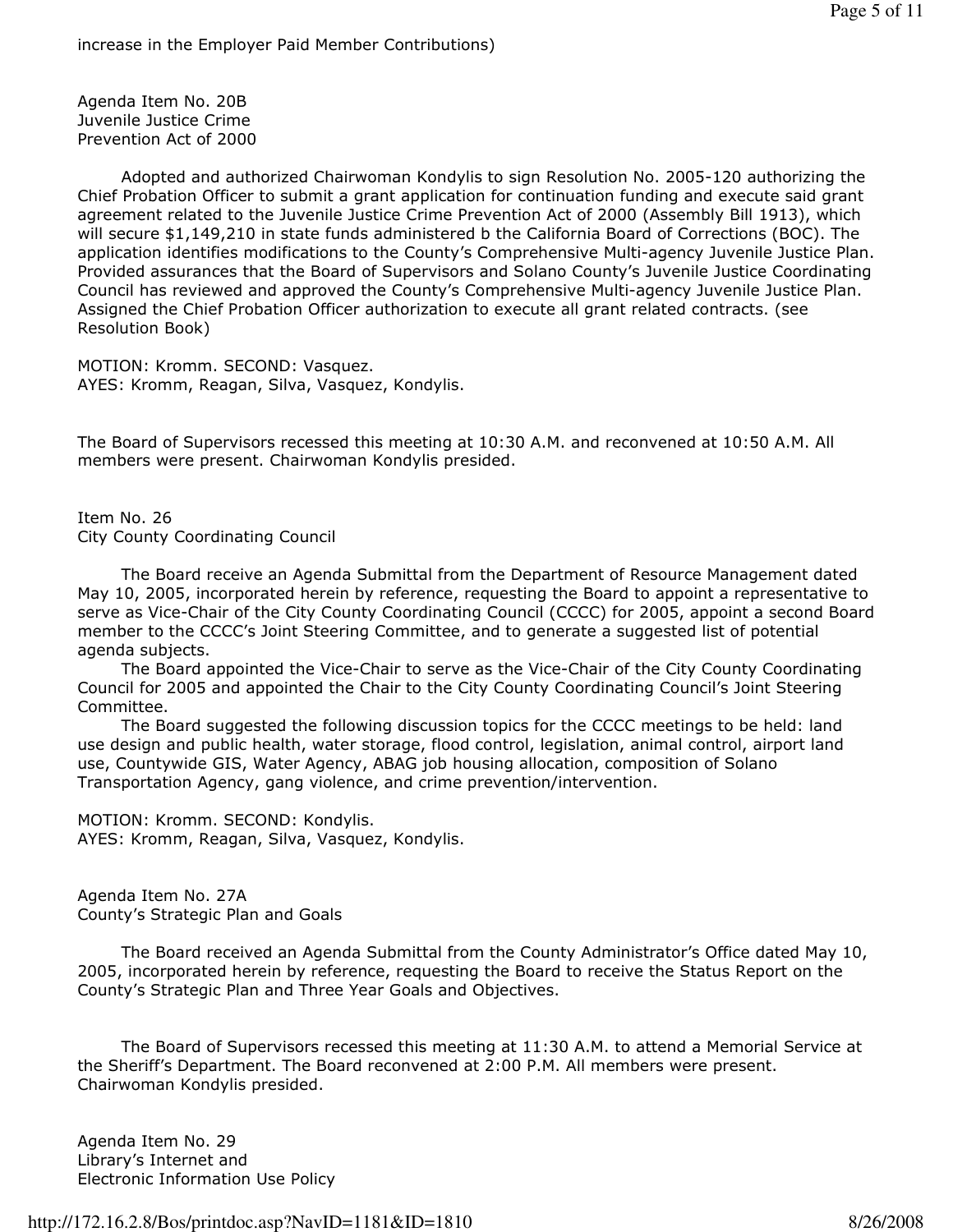The Board received an Agenda Submittal from the Library dated May 10, 2005, incorporated herein by reference in response to the Board's request that staff provide the Board with a report on the Library's Internet and Electronic Information Use Policy for discussion, review, and possible action. The report discussed the role of libraries in providing information to their communities, the current Internet policy, an overview of filtering software and policy options the Board might consider. It was noted that at the time that the Library Internet Policy was adopted by the Board, the Board also adopted a Behavior Policy.

 Christiana Monroe, Vacaville, suggested that forums be held to educate the public regarding the issue of screening and the options involved.

 Donald Tipton, unincorporated Vallejo, indicated that he was not in favor of installing filters on the Library's Internet.

 Kathleen Collier, Vacaville, indicated that the use of porn at the libraries was a problem. Ms. Collier expressed her support for filters on library computers.

 Toni Horn, Vacaville, expressed her support for the use of filters on library computers to protect the citizens against exposure to pornography.

 David Horn, Vacaville, expressed his support for the use of filters on library computers to prohibit information from getting into the library that would not have been allowed prior to the use of the internet.

 Russell Gentry, Vacaville, expressed his support for the use of filters on library computers and to error on the side of safety for the protection of the citizens.

 Holly Valentine, Vacaville, expressed her support for the use of filters on library computers and asked the Board to consider the affect on the citizens to being exposed to pornography.

 Supervisor Reagan made a motion to Instruct the library to purchase the filtering software and install on all computers, including staff computers, throughout the libraries and that passwords to disable the filters be limited to those with administrator's access and only for purposes of allowing scientific research. Motion died for lack of a second.

 Supervisor Vasquez requested that staff be directed to conduct community forums and/or surveys to gather more information from the entire community.

 Chairwoman Kondylis noted that she felt that this issue needed to be addressed at each public library in open forum and that the gathered information be brought back to the Board. Chairwoman Kondylis requested that staff also include the issue of prohibiting the use of library computers to visit hate sites.

 Supervisor Kromm noted that he supported the use of low level filters that would take out a vast majority of the pornography. Supervisor Kromm requested that staff provide a cost analysis of what the cost would be to install filtering software on public access computers in the children's sections of the larger libraries and on a designated number of computers in smaller facilities where the computers are generally located in one area. Supervisor Kromm recommended that this be used as the base cost for use when holding community forums.

 Supervisor Silva noted that parents needed to feel comfortable when their children leave the home to visit a public library or any government building that they are going to be safe and pornography did not provide them with that protection. Supervisor Silva noted that he did not feel that anyone using a public building could expect the right to privacy and therefore did not support the installation of privacy screens. Supervisor Silva noted that the library was for educational and research purposes and that he supported some level of filters.

 At the conclusion of discussion, the Board directed staff to conduct public forums throughout the County during the next six months to discuss the level of filtering software desired and provide a report to the Board.

MOTION: Kondylis. SECOND: Vasquez. AYES: Kromm, Reagan, Silva, Vasquez, Kondylis.

 The Board of Supervisors recessed this meeting at 3:50 P.M. and reconvened at 4:05 P.M. Present were Supervisors Kromm, Reagan, Silva, and Vice-Chair Vasquez. Chairwoman Kondylis was excused.

Agenda Item No. 30A Child Welfare Services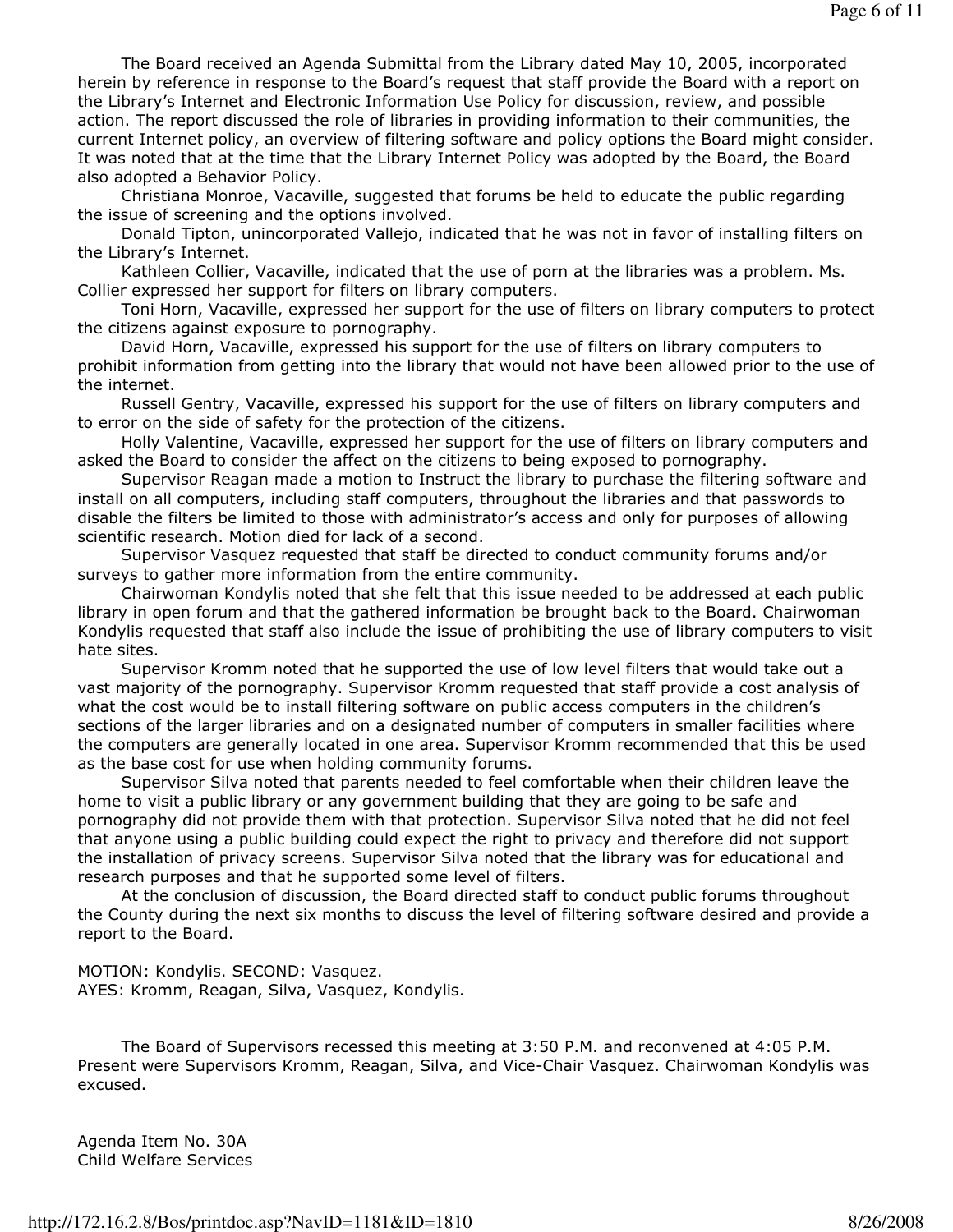The Board received an Agenda Submittal from the Department of Health and Social Services dated May 10, 2005, incorporated herein by reference, requesting the Board accept the findings and recommendations in Child Welfare League of America's Assessment of Leadership and Other Factors Impacting Organizational Performance on Solano County Child Welfare Services. The Department also recommended that the Board accept the Child Welfare Service's Preliminary Response to the Assessment. It was noted that over the last few years, Solano County and its Health and Social Services Department's Child Welfare Services Division had been confronted with rapid growth. Combined with a recent Grand Jury report, staff vacancies, a steady increase in the number of Emergency Response reports and ongoing cases, the child welfare system and its staff had been under increased pressure.

 Linda Morgan, Child Welfare League of America Director of Consultation and Lead Consultant for the Solano County assessment, presented the major findings and recommendations from their review as outlined in the report to the Board, incorporated herein by reference. Ms. Morgan reviewed the scope of the work that was performed, project objectives and methodology, themes and findings, recommendations for improvement, and summary and conclusion.

 Supervisor Reagan requested staff to make an effort to ensure that the Union is a full partner in the Productivity Improvement Plan and Performance Improvement Plan for each of the employees.

 At the conclusion of discussion, the Board accepted the findings and recommendations in the Child Welfare League of America's Assessment of Leadership and Other Factors Impacting Organizational Performance and accepted the Child Welfare Service's Preliminary Response to the Assessment.

Agenda Item No. 27B Third Quarter Financial Report

 The Board received an Agenda Submittal from the County Administrator dated May 10, 2005, incorporated herein by reference, requesting the Board accept the FY 2004/05 Third Quarter Financial Report and take action as outlined in the recommendations contained in the report.

At the conclusion of discussion, the Board took the following actions:

A. Accepted the Third Quarter Financial Report.

B. Set the FY2005/06 Final Budget Hearings for 9:00 A.M., Monday, June 27, 2005 and continue said Hearings until concluded, but not to exceed 14 calendar days.

C. Approved a Contingency transfer of \$55,569 from General Fund Contingencies to cover costs in the following budgets:

1. \$30,000 to Promotion for costs related to the Grand Opening of the new Government Center Complex.

2. \$15,812 to the CASA Program to cover cost of employees' payoffs when the program transfers to a nonprofit agency.

3. \$9,757 to Services and Supplies in the Grant Jury budget to offset cost increases for transcripts related to criminal Grand Jury proceedings and personal mileage reimbursement to grand jurors to conduct business.

D. Approved a transfer request of \$620,000 from ACO Contingency to the Juvenile Hall Project budget for unanticipated project expenditures.

E. Approved unanticipated revenue requests for the following budgets:

1. \$6,462,310 from POB Debt Service (formerly as the Courts' share of the POB) to General Expenditures as current year's retirement costs, this is an accounting entry for financial statement purposes only.

2. \$6,123,849 in H&SS budget to offset increased costs of support and care of persons due to increase in assistance payments.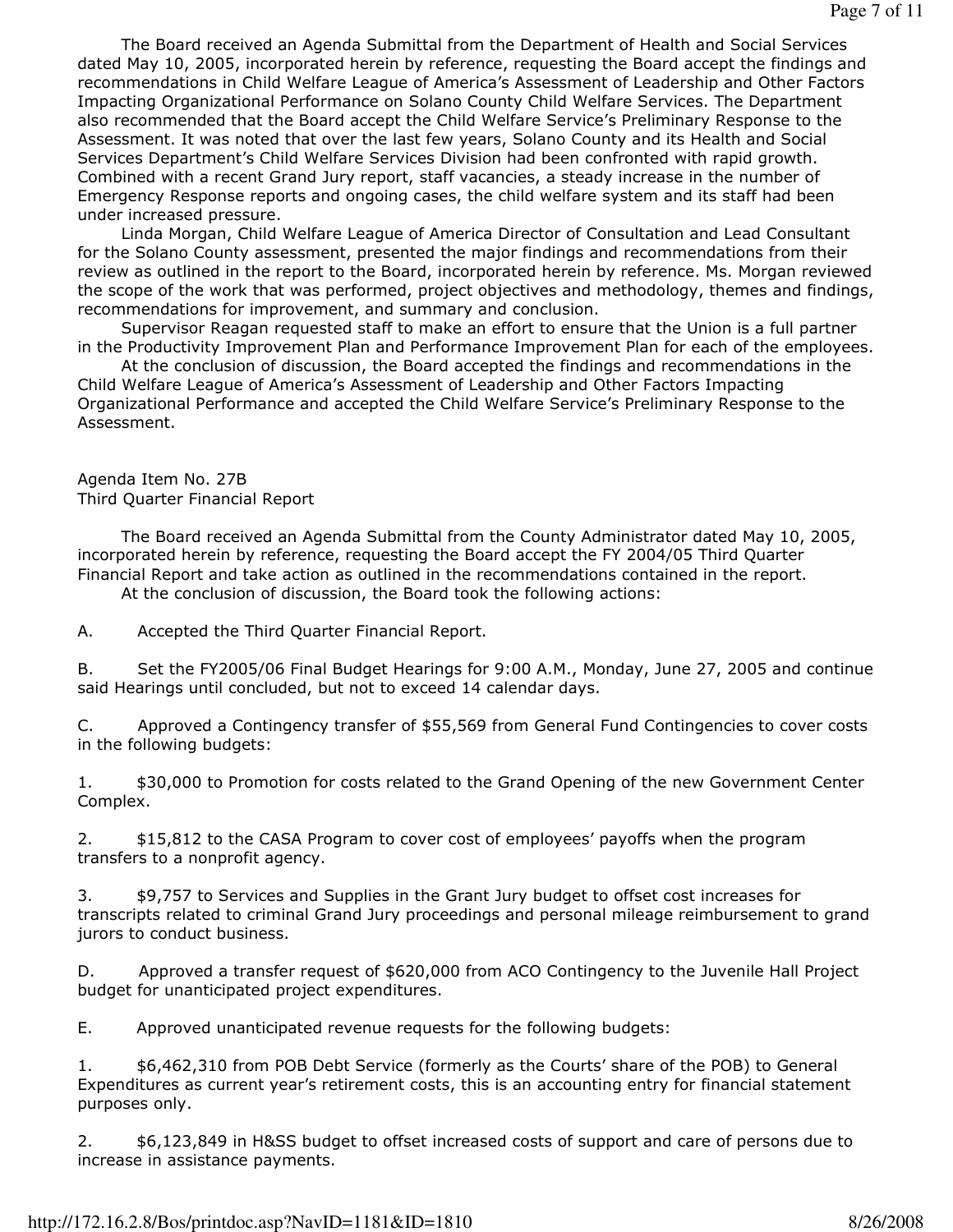3. \$641,978 from VLF Gap Proceeds to Accounting Services (Cost of Issuance) as budgetary adjustment to properly record the issuance costs.

4. \$620,000 as Transfer In to the Juvenile detention Project to cover cost of final payment to Allen Bender, Inc. for construction services.

5.  $$71,110$  increase as Transfer In from H&SS budget to 1999 COP-Debt Services, to cover the decrease available fund from reserve.

6. \$69,809 in the Sheriff's budget from increased Prop 172 Public Safety Sales Tax.

7. \$57,090 Transfer In from General Services utility savings of \$35,000 and ACO project savings of \$22,020 to Co-gen Expansion Project as construction in progress.

8. \$50,000 in the Fleet budget from offsetting grant revenue to increase Maintenance-Building Improvements.

9. \$25,160 in CMF Cases Fund to offset expenditures related to the increases in number of cases.

10. \$25,000 in Animal Care budget to offset increased costs in Salary/Wages Extra Help.

11. \$22,800 in the Parks' budget from Donation and Contributions to offset increases in Special Department Expense.

12. \$11,500 of building permit fees in Public Facility Fees budget as a Transfer Out to cover costs associated with construction of the Juvenile Detention Facility covered walkway.

13. \$11,500 Transfer In from Public Facility Fees to ACO fund to finance design work for a covered Juvenile Hall walkway.

14. \$6,690 in Library Special Revenue budget to fund additional equipment for the Vacaville Town Square Library.

F. Approved Appropriation Transfer Requests from salary savings to the following budgets:

1. \$175,476 to Operating Transfer Out, Unallowable Cost Per Audit and Intra Fund Transfer in the Health and Social Services Department.

2. \$100,000 to Services and Supplies for increased costs of training and serious case representations in the Public Defender Department.

3. \$90,000 to Capital Leases, Maintenance Building, Equipment and other Services and Supplies line items in the Department of Child Support Services' budget.

4. \$90,000 to Other Professional Services to fund outside plan checking services and building inspection services in Environmental Management Department.

5.  $$61,665$  to Services and Supplies in the Sheriff Department for increased repair costs.

G. Approved a transfer request of \$100,000 from Fixed Assets to Service and Supplies in the Sheriff Department.

H. Adopted and authorized Chairwoman Kondylis to sign Resolution No. 2005-125 amending the Position Allocation List for General Service budget by adding a net total three (3) FTE new positions and extend three (3) Limited Term FTE positions through June 30, 2006 for General Services. (see Resolution Book)

I. Authorized the Director of Human Resources to create a separate grade order to reflect the recruitment and retention differentials negotiated by the County. This allows the County to recognize and track the recruitment and retention differentials on the County's Alphabetical Listing of Classes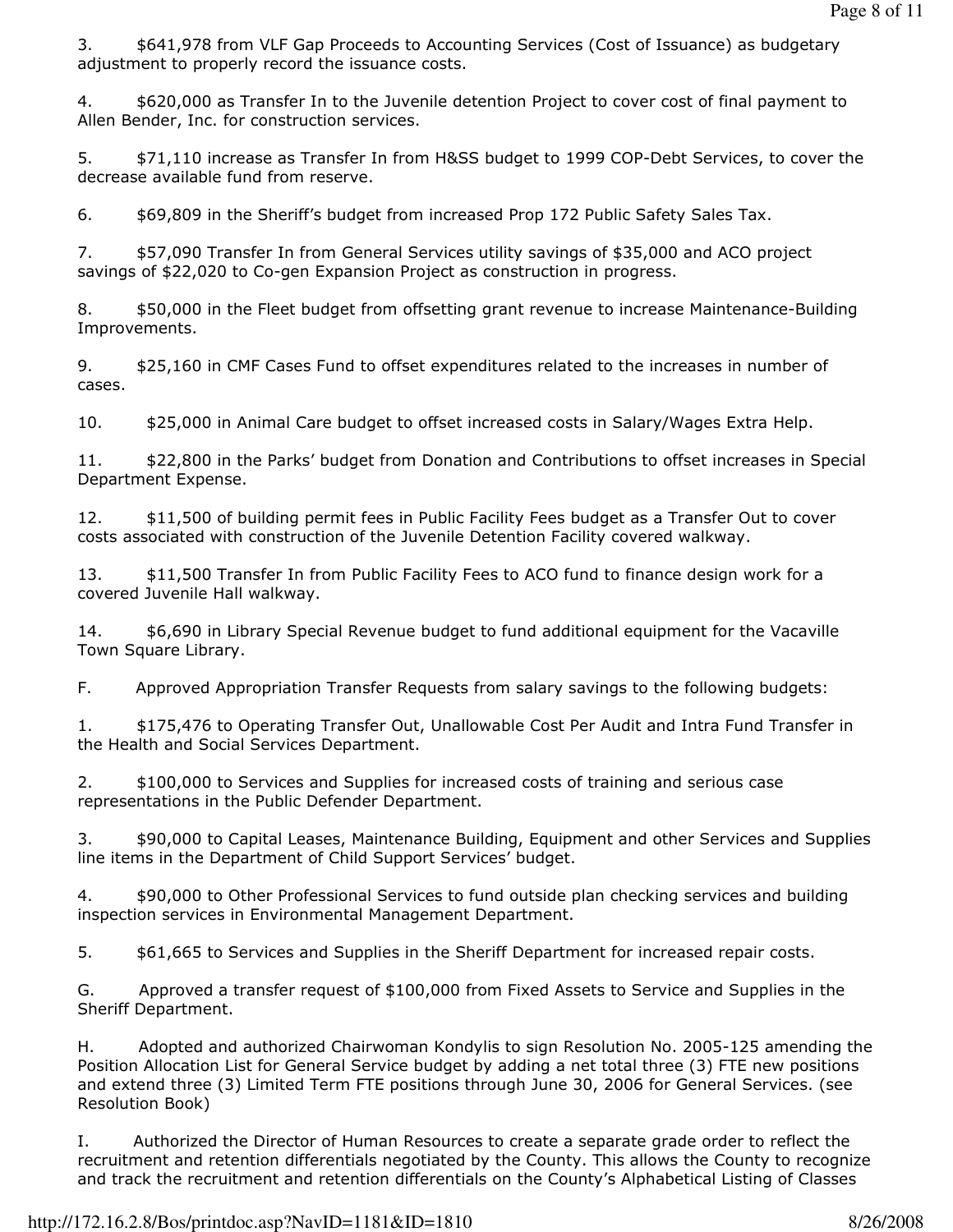and Salaries. There is no additional cost to the County since the County has agreed to pay the recruitment and retention differentials.

J. Authorized the Auditor-Controller to write off \$12,800 as Uncollectible Accounts Receivable for FY2002/03 for the Coroner related to removal and keeping of human remains.

K. If justified and with County Administrator's Office approval, authorized the Auditor-Controller to transfer appropriations within a fund to cover year-end close out, provided that the total appropriation within that fund is not increased.

MOTION: Silva. SECOND: Reagan AYES: Kromm, Reagan, Silva, Vasquez. EXCUSED: Kondylis.

Agenda Item No. 28 Restroom Rehabilitation and ADA Compliance Lake Solano Park and Sandy Beach Park Project

 The Board received an Agenda Submittal from General Services dated May 10, 2005, incorporated herein by reference, requesting the Board to adopt the plans and specifications for the Restroom Rehabilitation & ADA Compliance Project at Lake Solano Park and Sandy Beach Park. At the conclusion of discussion, the Board took the following action:

A. Adopted the plans and specifications for the Restroom Rehabilitation & ADA Compliance: Lake Solano Park & Sandy Beach Park Project.

B. Approved and authorized Chairwoman Kondylis to sign an agreement with Johnson Mechanical Contractors, Inc. of Elk Grove, CA to construct the improvements.

C. Authorized the General Services Director to sign all ancillary agreements and modifications to the construction and ancillary agreements required to complete the Project that fall within the established project budget.

MOTION: Reagan. SECOND: Silva. AYES: Kromm, Reagan, Silva, Vasquez. EXCUSED: Kondylis.

Agenda Item No. 30B Briefing Paper and Community Program On Mental Health Services Act

The Board received an Agenda Submittal from the Department of Health and Social Services, Mental Health Division, dated May 10, 2005, incorporated herein by reference, providing the Board with an overview of Proposition 63 and its impact on Solano County's Mental Health programs. It was noted that in March of 2005, the Department submitted a Community Program Planning document to the Department of Mental Health outlining the County planning activities. The Community Program Plan was a requirement to receive funding from the Department of Mental Health to fund the initial planning activities.

At the conclusion of discussion, the Board approved and authorized the Chair to sign a \$74,400 amendment with Pacific Health Consulting to provide consultant services in support of the Mental Health Services Act (MHSA) planning efforts for a new contract total of \$94,950 and approved a \$100,000 Appropriation Transfer Request for unanticipated revenue awarded by the Department of Mental Health (DMH) to support MHSA planning activities.

MOTION: Kromm. SECOND: Silva AYES: Kromm, Reagan, Silva, Vasquez. EXCUSED: Kondylis.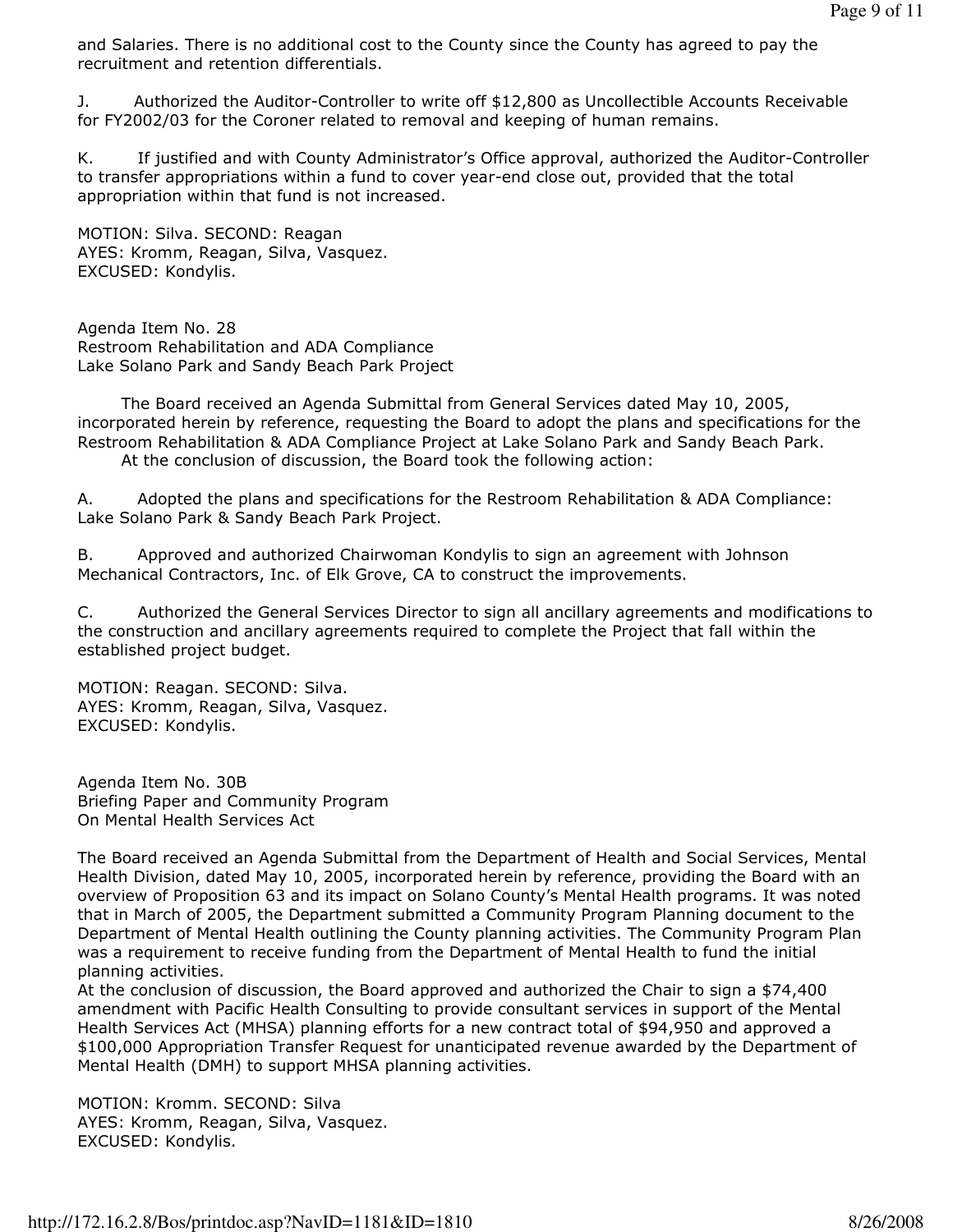Agenda Item No. 31 Appointment Authority

 Approved the reappointment of Marie Fortier to the Maternal, Child and Adolescent Health Advisory Board for a term to expire May 10, 2008.

MOTION: Silva. SECOND: Reagan AYES: Kromm, Reagan, Silva, Vasquez. EXCUSED: Kondylis.

## Recess

 The Board of Supervisors recessed this meeting at 5:40 P.M. and convened at 6:10 P.M. at the Solano County Fairgrounds – McCormack Hall, 900 Fairgrounds Drive, Vallejo, California for a joint meeting with the Solano County Fair Association. All members were present. Chairwoman Kondylis presided.

Agenda Item No. 32A Youth Agriculture Day

 Adopted and presented Resolution No. 2005-126 supporting the Solano County Fair's Youth Agriculture Day to be held on May 31, 2005.

M OTION: Reagan. SECOND: Kromm. AYES: Kromm, Reagan, Silva, Vasquez, Kondylis.

Agenda Item No. 32B Revitalization of the Solano County Fairgrounds

 The Board received an Agenda Submittal from the Solano County Fair Association dated May 10, 2005, incorporated herein by reference. The Board received a presentation from the Mills Corporation of the Preliminary Master Plan Concept for the Revitalization of the Solano County Fairgrounds.

 Bryan Clark, Mills Corporation, noted that the Master Plan Concept celebrated Solano County and was designed to attract people to Solano County that would not otherwise visit. It was noted that it was conceived to be a year-round fair and that they envisioned different venues throughout the year which would include art shows, wine competitions, etc. Mr. Clark noted that the Hall of Fame would celebrate the people and places of Solano County including the historical aspects of both the City of Benicia and the City of Vallejo being the capitol of California.

 Chairwoman Kondylis expressed her support for trees that would provide shade on the fairground site as well as in the parking lots.

 In response to a question posed by Supervisor Kromm, Mr. Clark reviewed the square footage recommended for parking, retail, and facilities.

 Supervisor Reagan suggested that a copy of the Preliminary Master Plan Concept be provided to each library for community review and suggested that Mills Corporation work with the Solano Economic Development Corporation to provide for community outreach meetings.

 Comments from the Fair Board expressed their concern that the Solano County Fair would lose its visibility and that the RV Park was too small.

 In response to a concern expressed by Janice Berg, Chairwoman Kondylis noted that an Environmental Impact Report would have to be completed and that increase in traffic to the residents of the area would have to be mitigated.

 Steve Harris, traffic consultant, noted that it was their goal to get vehicles in and out as easy as possible or people would not attend events held at the fairgrounds.

Erin Hannigan, requested that retail businesses at the fairgrounds be upscale.